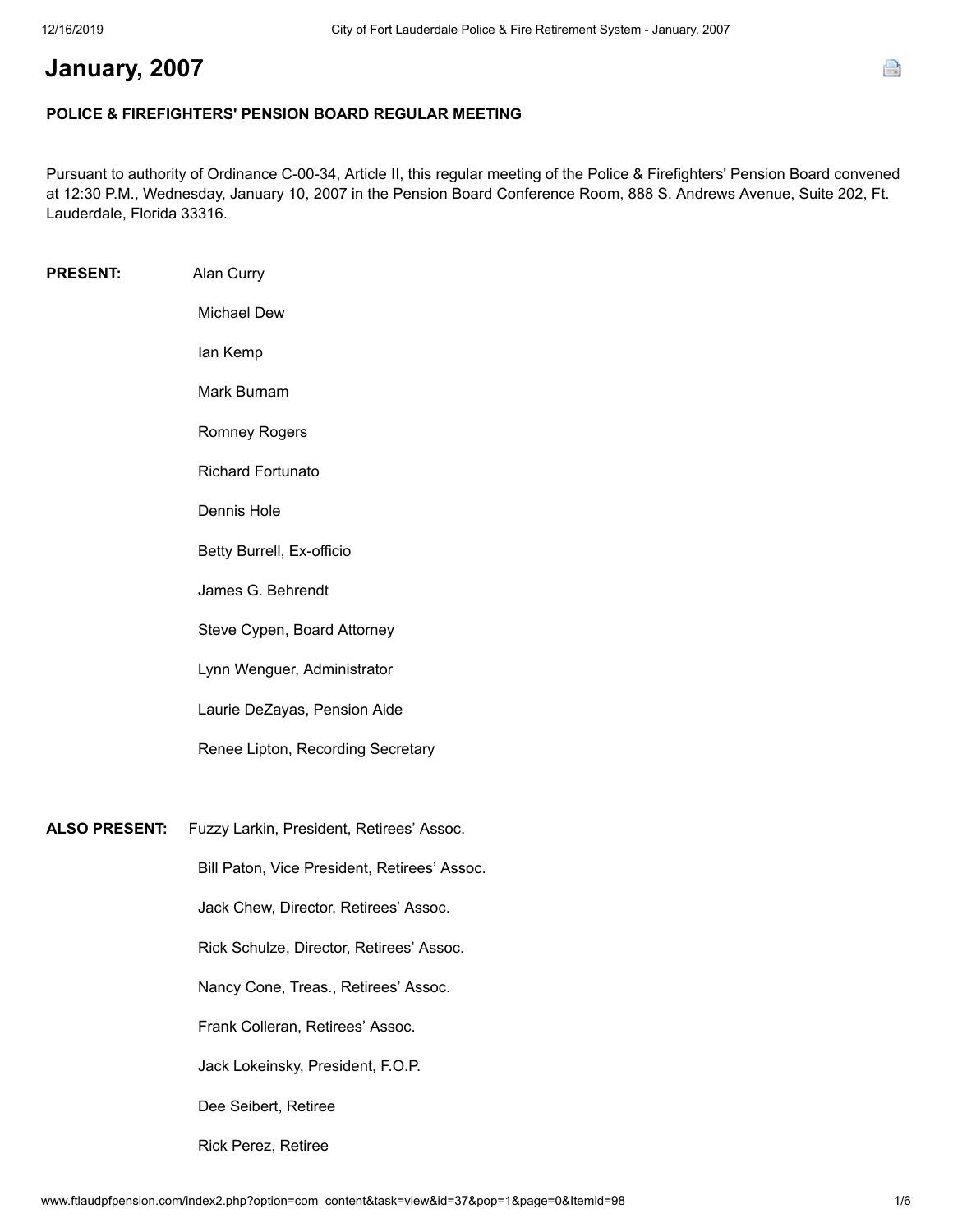William Humphrey, Local 765

Randall Stanley, Stanley, Holcombe

Jason Pulos, Asset Consulting

## **ASSET VALUE as of January 10, 2007: \$471,695,877.**

Mr.Curry called the meeting to order at 12:30 P.M.

**MINUTES:** Regular Meeting, December 13, 2006. Mr. Kemp made a motion to approve the minutes as submitted. Mr. Rogers seconded the motion. The motion was approved UNANIMOUSLY by the Board.

**BENEFIT REVIEW: POLICE DEPARTMENT – New Retirees – Termination of DROP Retirement: Timothy Babbitt, Police Officer.** Date of DROP retirement June 15, 2002 with 20.47 credited years of service and 25.08 total years of service. Termination date January 25, 2007. Monthly pension benefit \$3,369.02 (100% Joint & Survivor). DROP account total \$221,468.95.

**Charles P. Funkey, Detective.** Date of DROP retirement January 24, 2002 with 20 credited years of service and 25 total years of service. Termination date January 24, 2007. Monthly pension benefit \$3,089.20 (100% Joint & Survivor). DROP account total \$223,058.59.

**Vesting – Alfred Lewers, Lieutenant.** Last day worked January 1, 2007 with 18.84 years of service. Monthly pension benefit \$4,281.50 to commence February 29, 2008.

**Beneficiary (Retiree Death) Cecile Mix dependent upon William Mix.** Date of retirement March 1, 1981. Date of death December 19, 2006. Monthly pension benefit \$1,950.46 for one year. Reduced to \$1,170.28 (60%).

**urvivor Death: Mary P. Elwell dependent upon Hugh C. Elwell.** Survivor date of death October 12, 2006. No further benefits payable.

**FIRE DEPARTMENT – Vesting: Michael Dombrowski, Firefighter**. Last day worked January 20, 2007 with 13.03 years of service. Monthly pension benefit \$2,369.28 to commence January 10, 2014.

 **eneficiary – Retiree Death. Diana Monroe dependent upon Richard C. Monroe.** Date of retirement March 1, 2000. Retiree date of death December 24, 2006. Monthly pension benefit \$3,028.41 for one year. Reduced to \$1,817.05 (60%).

**Request for Lump Sum Refund: Evan Evans, Firefighter.** Date of separation December 17, 2006 with 5.174 years of creditable service. Lump sum payment due \$19,450.62.

**New Beneficiary (Member Death) Michelle Bruce dependent upon John W. Bruce.** Date of disability November 8, 2006. Member date of death January 5, 2007. Pension benefit \$2,366.77 (lifetime).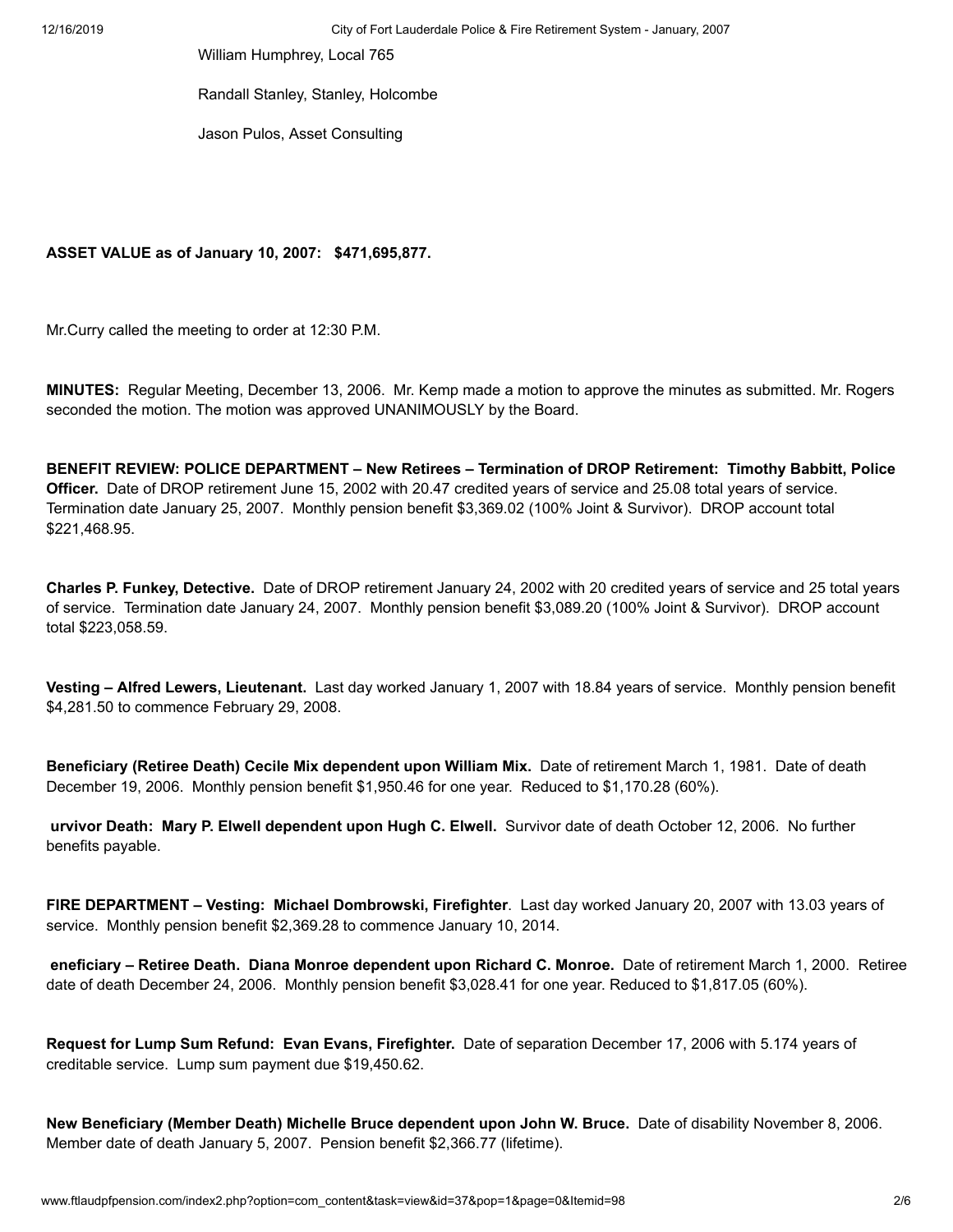**Motion was made by Mr. Dew** to approve the Benefit Review with Mr. Kemp seconding the motion. The motion was approved UNANIMOUSLY by the Board.

**BILLS: Systematic** submitted a bill for investment management fees for the period from 10/1/06 – 12/31/06 in the amount of \$66,514.78.

**BILLS (continuation): Asset Consulting** submitted a bill for professional services rendered from 10/01/06 through 12/31/06 in the amount of \$10,625.

**Atkinson, Diner, Stone, Mankuta & Ploucha, P.A.** for services rendered re File No. 14196 in the amount of \$3,077.50. (City of Fort Lauderdale Police and Fire Retirement System, et al adv. City of Fort Lauderdale, Florida)

**Koch Reiss** submitted a progress bill regarding audit work for the period ended 12/31/06 in the amount of \$2,800.

Mr. Dew then made a motion to approve payment of these bills with Mr. Burnam seconding the motion. The motion was approved **UNANIMOUSLY** by the Board.

**INPUT FROM ACTIVE & RETIRED POLICE OFFICERS & FIREFIGHTERS: William Humphrey, IAFF, President Local 765** presented a plaque to Dee Seibert and thanked her for her years of service to the Board and the pension fund.

**ADMINISTRATOR'S REPORT: Pension Protection Act of 2006:** Ms. Wenguer advised the trustees that a letter has been prepared and approved by our attorney that advises retirees that they have the option of choosing the non-tax status.

**New Computers:** The new computers have been installed. Ms. Wenguer distributed information regarding a network connection upgrade. The trustees discussed the need for this upgrade as well the installation cost of \$1,008.32 and \$213.90 per month. These charges include technical support.

After discussion, Mr. Burnam made a motion to approve this upgrade with Mr. Dew seconding the motion. The motion was approved **UNANIMOUSLY** by the Board.

**7th Member Seat:** The two candidates are Gerald (Jim) James Behrendt, Jr. and Dennis Hole. Mr. Behrendt reviewed his knowledge, education and experience in the pension area. Mr. Hole noted that he was endorsed by both the police officers and firefighters unions as well as the Retirees Association because of his many years of prior service to this board.

Mr. Cypen asked if either candidate had a conflict as a Dual Officeholder. Mr. Hole advised that should he be elected to this position, he will immediately resign from the Cooper City Police Pension Board. The trustees discussed the qualifications of each candidate and felt that each candidate was equally qualified for this position. Several views were expressed as to who would best serve the needs of the members, the city and the taxpayers.

After discussion, a vote was taken. Mr. Curry, Mr. Burnam, Mr. Kemp and Mr. Dew voted for Dennis Hole. Mr. Rogers voted for Jim Behrendt. Mr. Hole was elected as the 7th Board Member by a majority of the Board.

Mr.Curry expressed his appreciation on behalf of the Board to Mr. Topor for his many years of service to this Board. Ms. Wenguer added her appreciation for Mr. Topor's 11 years of dedicated service and presented him with a plaque from the Board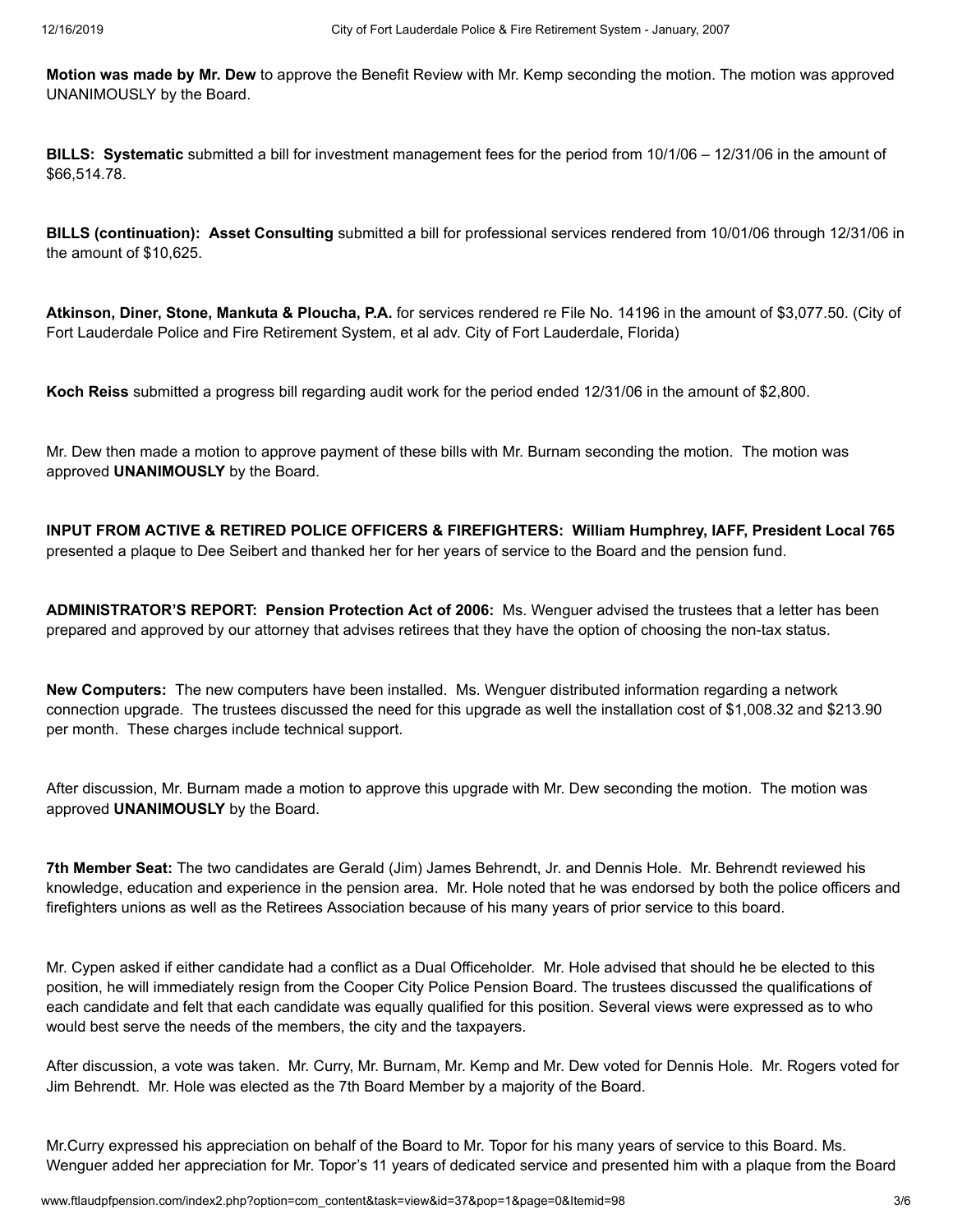of Trustees. Mr. Lokeinsky, President of the Fraternal Order of Police also added his appreciation and best wishes to Mr. Topor and presented a plaque from his organization. Mr. Topor expressed his gratitude for the plaques presented to him. Chief Perez commented on Mr. Topor's ethics during his 11 years of service.

Mr. Cypen then swore in both Mr. Hole and Mr. Fortunato. They were advised that they still had to go to the City Clerk's office to be officially sworn in. Acceptance of this position is an automatic resignation for Mr. Hole from his position as a trustee in Cooper City.

Mr. Curry thanked Mr. Behrendt for his interest in being a board member and asked him to please continue to attend meetings.

Ms. Burrell left the meeting at 1:10 P.M.

**ELECTION OF OFFICERS: Chairman** - Mr. Dew nominated Mr. Curry for the position of Chairman. Mr. Rogers nominated Mr. Hole who declined the nomination. Mr. Hole then made a motion to close nominations. Mr. Dew seconded the motion. The motion was approved UNANIMOUSLY by the Board. There being no further nominations, Mr. Curry was elected Chairman by acclamation.

Vice Chairman – Mr. Fortunato nominated Mr. Dew for the position of Vice Chairman. Mr. Hole made a motion to close nominations. Mr. Rogers seconded the motion. The motion was approved UNANIMOUSLY by the Board. There being no further nominations, Mr. Dew was elected Vice Chairman by acclamation.

Secretary – Mr. Kemp nominated Mr. Rogers for the position of Secretary. Mr. Dew made a motion to close nominations. Mr. Hole seconded the motion. The motion was approved UNANIMOUSLY by the Board. There being no further nominations, Mr. Rogers was elected Secretary by acclamation.

**ASSET CONSULTING GROUP:** Jason Pulos reviewed the three broad investment types of equity, fixed income and real assets such as real estate and hard assets. He further discussed the composition of each asset type. The current portfolio structure consists of the following Large Cap Value (Systematic 16.1%), Equity Core (Intech 9.1% and Rhumbline 8.8%), Growth (Essex 11.1%), Small Cap Value (Lee Munder 5.5%, Small Cap Growth (Northepoint 5.5%) and International Equity Core (Boston Co. 4.6%).

Fixed Income Intermediate High Quality (Mellon 19.2% and Agincourt 19.1%).

Mr. Pulos discussed rates of return due to volatility and the fact that it takes a larger return to make up for a loss. He further discussed various asset allocation mixes and the return for each mix. He also summarized the February 2006 Asset Allocation Study. Hedge Fund strategies were also reviewed. Mr. Curry asked if Mr. Pulos had a time line to implement this strategy.

Mr. Pulos made the suggestion to increase international investments to 7%; taking these funds from the Systematic portfolio by rebalancing. The trustees discussed long/short and real estate investment. Mr. Pulos suggested that he bring core real estate managers to be interviewed.

After further discussion, Mr. Dew made a motion to increase the international investments to 7% and to reallocate the funds from the Systematic portfolio. Mr. Burnam seconded the motion. The motion was approved UNANIMOUSLY by the Board.

Mr. Pulos then stated that the next step would be to interview two or three real estate managers. At the February meeting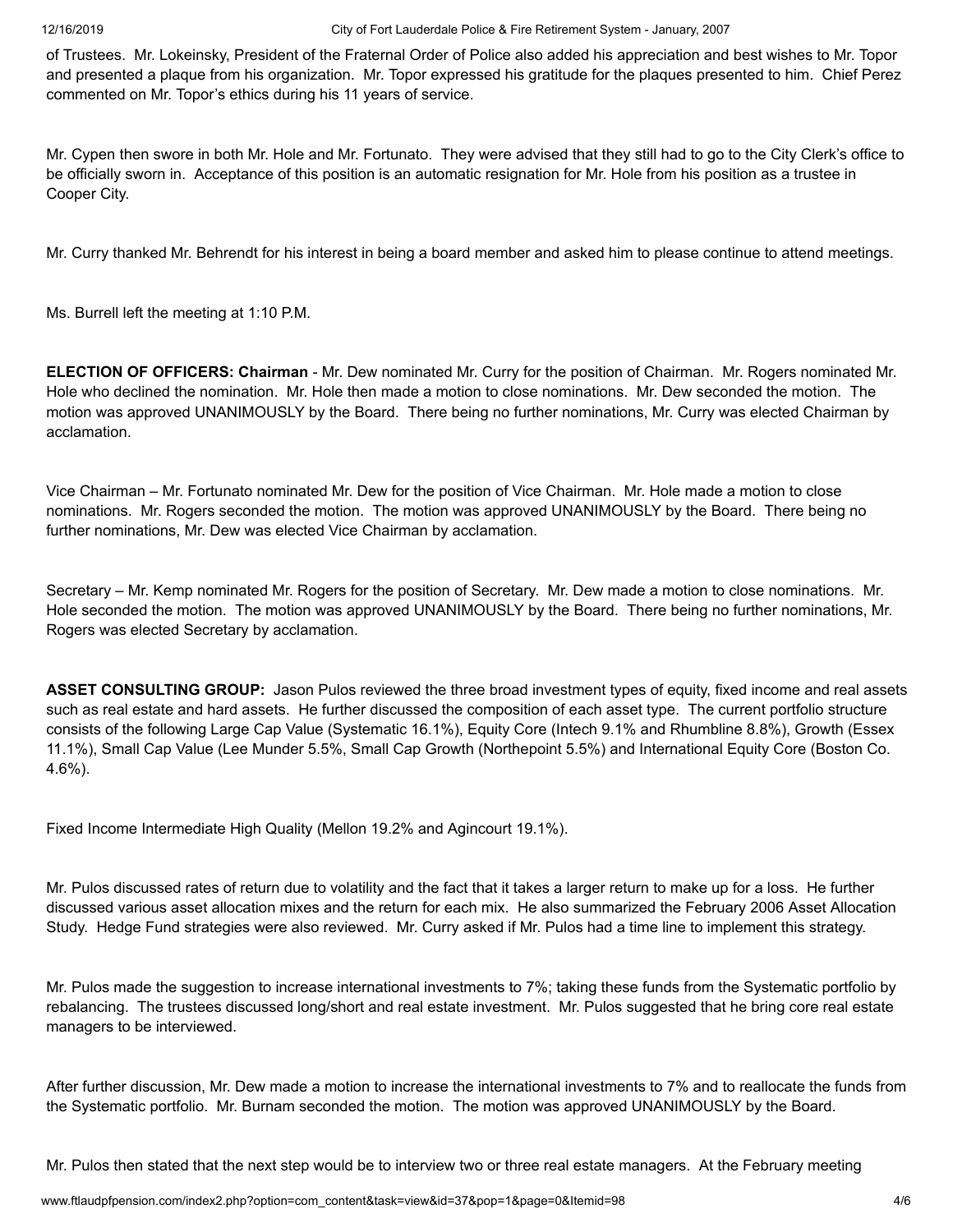discussion will be held on different asset class mixes. The February meeting would be an educational one on strategy and policy changes. The trustees discussed hiring a real estate company for core management for 5 – 10% of the portfolio (\$25,000,000 - \$50,000,000).

Ms. Wenguer and Mr. Pulos have discussed a policy change to accommodate \$6,000,000 to \$7,000,000 for quarterly expenses.

After discussion, Mr. Burnam made a motion to have Mr. Pulos make a recommendation as to which manager's portfolio to take these funds and to set up a disbursement account of \$7,000,000. Mr. Kemp seconded the motion. The motion was approved UNANIMOUSLY by the Board.

**ACADEMIC INCENTIVE PAY:** Ms. Wenguer advised that due to the complicated nature of these calculations, she has sent this information to the actuary who is working on these calculations. She further advised that she has set up a bank account and checking account. As soon as the calculations are completed, the checks will be cut. This will be the retroactive amount and once a year in December or January, annual checks will be cut for those who retired prior to 2002.

**ADMINISTRATOR'S ANNUAL REVIEW:** The trustees discussed health insurance for the Administrator. Ms. Wenguer advised that she withdrew her application for insurance but would like to have this approval should she have a change in circumstances. The cost of this insurance was discussed. Due to some confusion as to the cost because the quote did not take into account the amount the city pays, Mr. Behrendt offered to research this and bring the information back to the next meeting.

Terms of employment were discussed and well as a contract for the administrator. The administrator will provide the trustees with a complete listing of all benefits she receives. She was also asked to provide a detailed report of other administrators as to salary, hours of work, days off, size of pension office and staffing. She was also asked to include her staffs salary and benefits in her report.

**Webmaster:** The Administrator has two Webmasters working on proposals that will be provided to the trustees as soon as she receives them.

**Recording of Minutes:** Will be discussed at the next meeting.

**Share Plan Overpayment:** A letter has been sent requesting repayment within 30 days. Mr. Cypen to advise of the next step to be taken if the money is not returned within the 30-day period. This will be discussed at the next meeting.

**Fiduciary Liability Insurance:** Mr. Fortunato asked if the trustees were covered by this insurance. This issue will be reviewed and the City's policy will be reexamined. The administrator advised that there was a letter from the city explaining the coverage and she will research this and bring it back to the board.

**Annual Budget:** Ms. Wenguer was asked to prepare a yearly budget as she has done in the past.

**ASSET CONSULTING:** Mr. Pulos discussed the fact that Essex's performance has lagged and they have had an organizational turnover. He discussed 7 managers who were selected for consideration for replacement of Essex. These managers were Brown Investment Advisory, Chase Investment Counsel, Enhanced Investment Technologies (INTECH), Loomis, Sayles & Co., Navellier & Associates, Sawgrass Asset Management and Waddell & Reed Asset Management. The trustees reviewed the batting average, the beta, the alpha and the up/down capture of each manager.